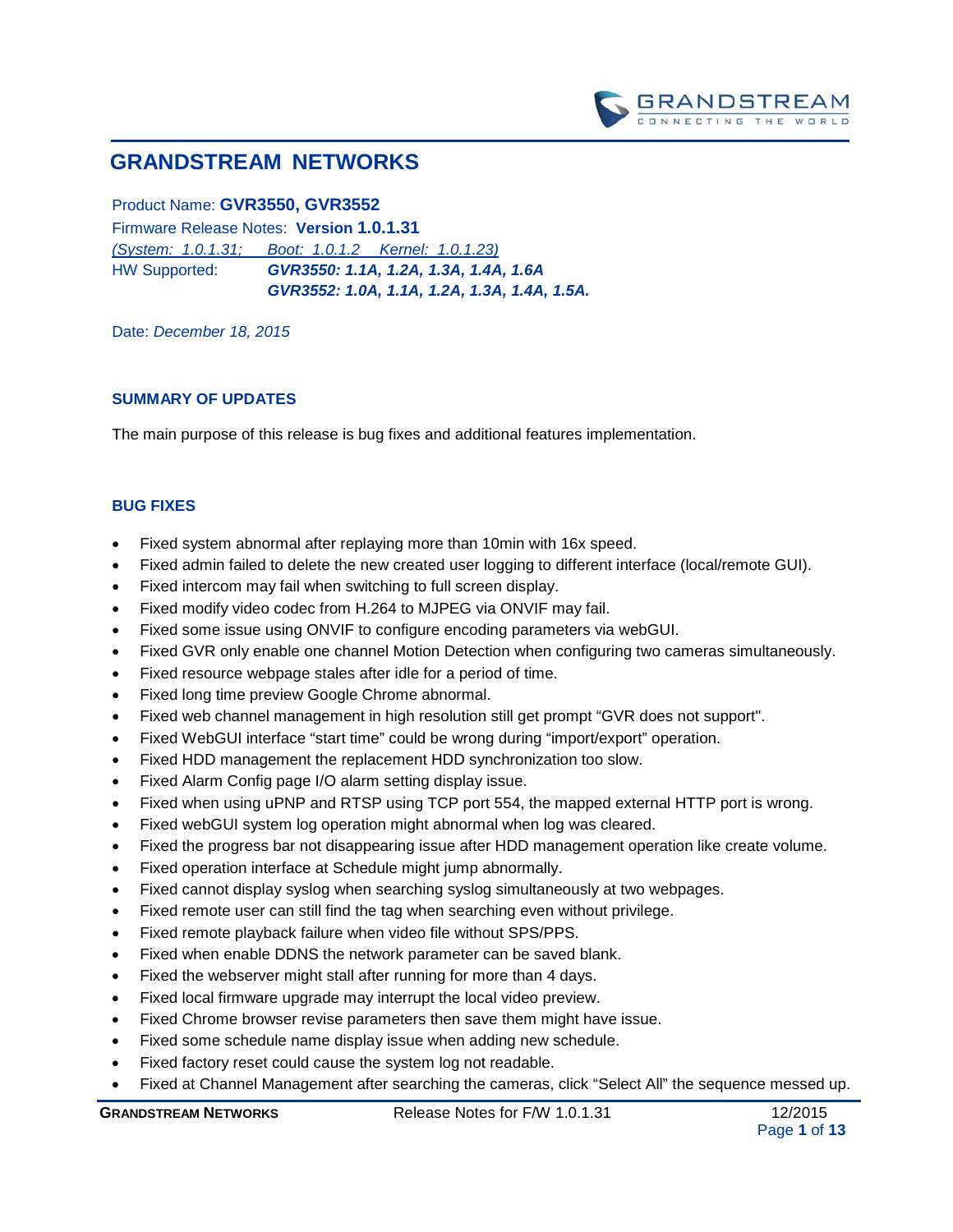

- Fixed the time setting displayed wrong when planning schedule at the "Schedule" setting page.
- Fixed modify and save  $2^{nd}$  stream parameters might not work as expected.
- Fixed the web preview display error of record and snapshot file path and tips.
- Fixed Mail delivery interval without unit of time stamp.
- Fixed the full box mark checked when searching the list of backups.
- Fixed no prompt when the path of "firmware file" is empty when using webGUI.
- Fixed IE8 webGUI the display got split.
- Fixed web preview the channels will display at left side when selecting channels to move via mouse.
- Fixed browser has to be closed when installing the plug-in controller.

- Synchronized mail setting interface on both webGUI and local GUI.
- Added reboot prompt after a successful firmware upgrade process.
- Improved the I/O alarm tooltips.
- Prompt added to webGUI when doing "import & export" configuration file operation.

#### **KNOWN ISSUES**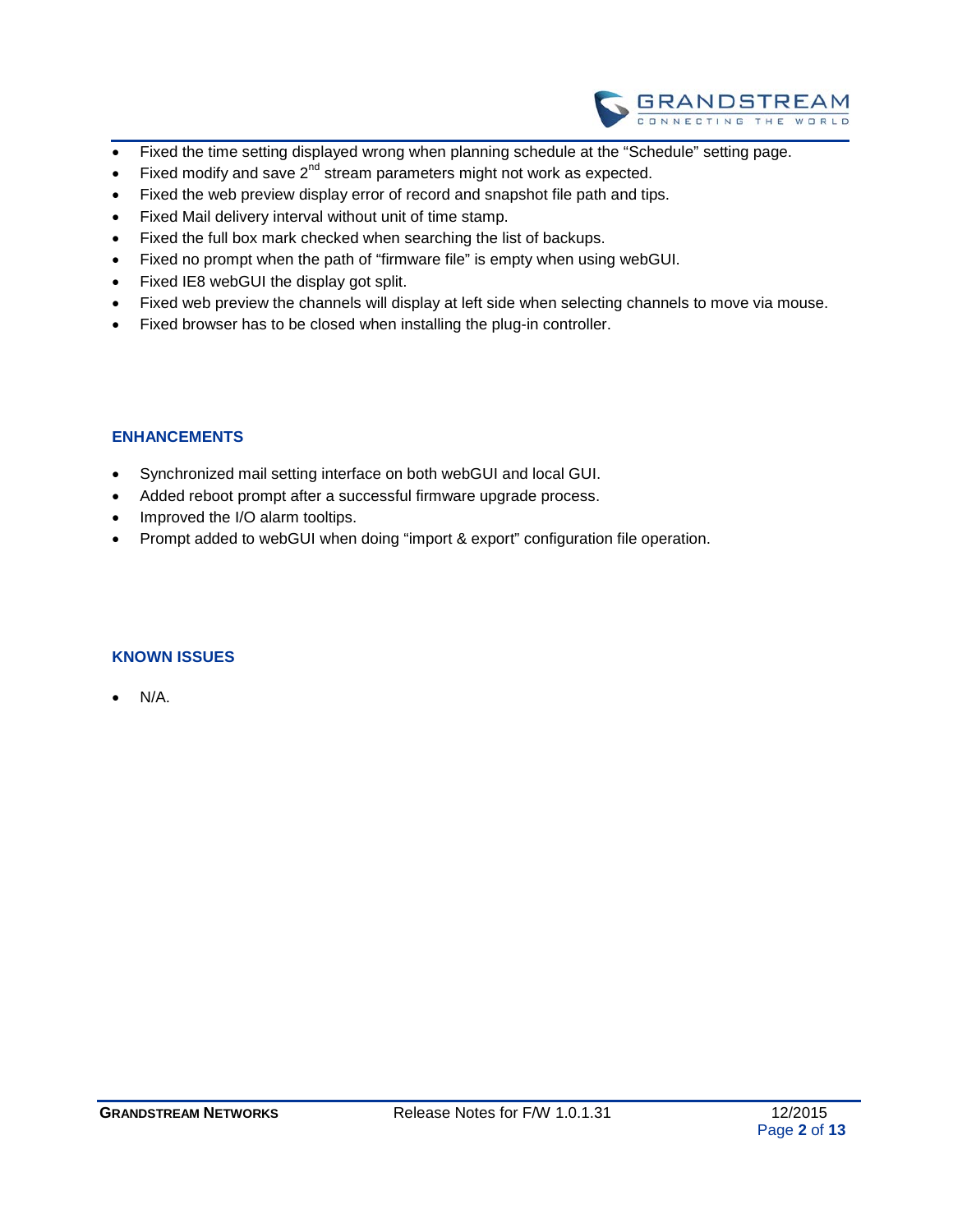

# **GRANDSTREAM NETWORKS**

### Product Name: **GVR3550, GVR3552**

Firmware Release Notes: **Version 1.0.1.27** *(System: 1.0.1.27; Boot: 1.0.1.2 Kernel: 1.0.1.19)* HW Supported: *GVR3550: 1.1A, 1.2A, 1.3A, 1.4A, 1.6A GVR3552: 1.0A, 1.1A, 1.2A, 1.3A.* 

Date: *October 22, 2015*

### **SUMMARY OF UPDATES**

The main purpose of this release is bug fixes and additional features implementation.

==================================================================================

#### **BUG FIXES**

- Fixed GXV3552 could be bricked by using old GXV3550 firmware.
- Fixed audio output delayed after playing local preview for a while.
- Fixed performance issue during 7/24 recording.
- Fixed system could stale when linking MD with email and screenshot.
- Fixed video playback abnormal when playing back cross-day video recordings.
- Fixed issue with Web Channel management for some  $3<sup>rd</sup>$  party IP cameras.
- Fixed NVR configured with Static IP after reboot the gateway may become wrong.
- Fixed not "select all" when doing Backup Video Search.
- Fixed remote login interface with wrong displayed equipment image.
- Fixed web client losing synchronization at control buttons illustrating the time played.
- Fixed configure the timeout logoff locally would not work at remote web interface.
- Fixed DDNS username with special character " " would fail the login.
- Fixed the HDD recording time and remaining time not calculated correctly.
- Fixed initial XP installation Firefox left click would cause full screen display.
- Fixed remote web live view the HDD full alarm screen showed problem.
- Fixed the real-time preview click moving the bar would black screen or stall the process.
- Fixed using IE8/9 the login screen display error.
- Fixed alarm email snapshot not with correct time.
- Fixed webGUI the second HDD property settings failed.
- Fixed the name of the device showed GXV3550 for GXV3552.

### **ENHANCEMENTS**

- Added GVR355X Open Door feature peering with Grandstream IP cameras.
- Added pre-recording for Motion Detection.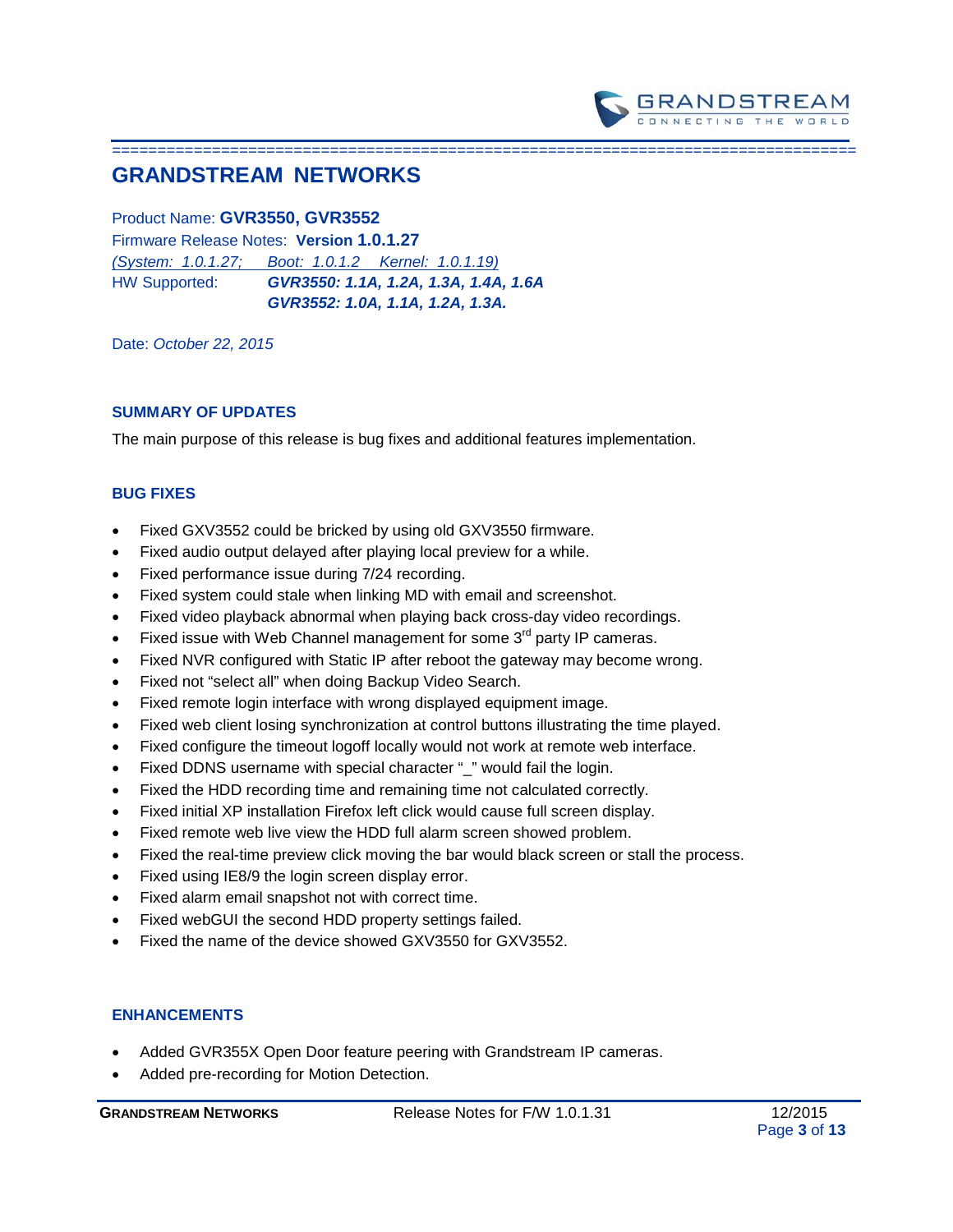

=================================

Product Name: **GVR3550, GVR3552** 

Firmware Release Notes: **Version 1.0.1.25** *(System: 1.0.1.25; Boot: 1.0.1.2 Kernel: 1.0.1.19)* HW Supported: *GVR3550: 1.1A, 1.2A, 1.3A, 1.4A, 1.6A GVR3552: 1.0A, 1.1A, 1.2A, 1.3A.* 

Date: *August 6, 2015*

## **SUMMARY OF UPDATES**

This is a major update with bugs fixing and features enhancement. Factory Reset recommended after upgrade to this firmware.

This version started including new product GVR3552 and merging all GS NVRs with one FW.

- Fixed WebGUI cannot install the ActiveX.
- Fixed NTP server no response to other IPCs sometimes.
- Fixed false popup tip message when using local HTTP upgrade.
- Fixed downgrade FW might cause no adaptive HDMI or VGA output at LocalView UI.
- Fixed the network information displayed incorrect when the device using "static IP".
- Fixed playback via IE browser, the drag will display abnormal at 24 hour frame.
- Fixed the disconnect icon showed abnormal when modify IPC encoding setting parameters to MJEPG.
- Fixed disconnected cameras at Channel Management having issue to be listed when researching.
- Fixed after log in by right clicking to use Setup Wizard would pop up message to ask credential again.
- Fixed "Maintenance" page the PING result won't be cleared after moving to other pages.
- Fixed single channel playback the volume may become 0.
- Fixed modification of the date & time may disable the NTP server.
- Fixed network information displayed incorrect when using Static IP.
- Fixed remote HTTP upgrade finished the reboot page stalled.
- Fixed factory reset will wipe out multicast group information.
- Fixed HDD management the RAID1 array cannot be created via webGUI.
- Fixed LocalView and remote GUI upgrade page displayed information not synchronized.
- Fixed wrong sorted display of SN at Channel Management page.
- Fixed the test email helping tips with wrong wording.
- Fixed local live view the NVR will have no audio output when click to open the voice icon.
- Fixed device crash when configure Alarm and link the "HDMI" to "camera event" or "IO alarm".
- Fixed modifying time zone the alarm linkage email would fail.
- Fixed set to alarm duration to 1 second the alarm would not stop.
- Fixed webGUI creating volume would prompt "create volume fail" but refresh will see the progress bar.
- Fixed enable DHCP server and multicast but reboot the device the DHCP server still not enabled.
- Fixed Local Preview when opening channel audio and click "+" icon to add IPC, audio is closed.
- Fixed LiveView after adjusting the position of preview panel the video with "MJPEG" not change.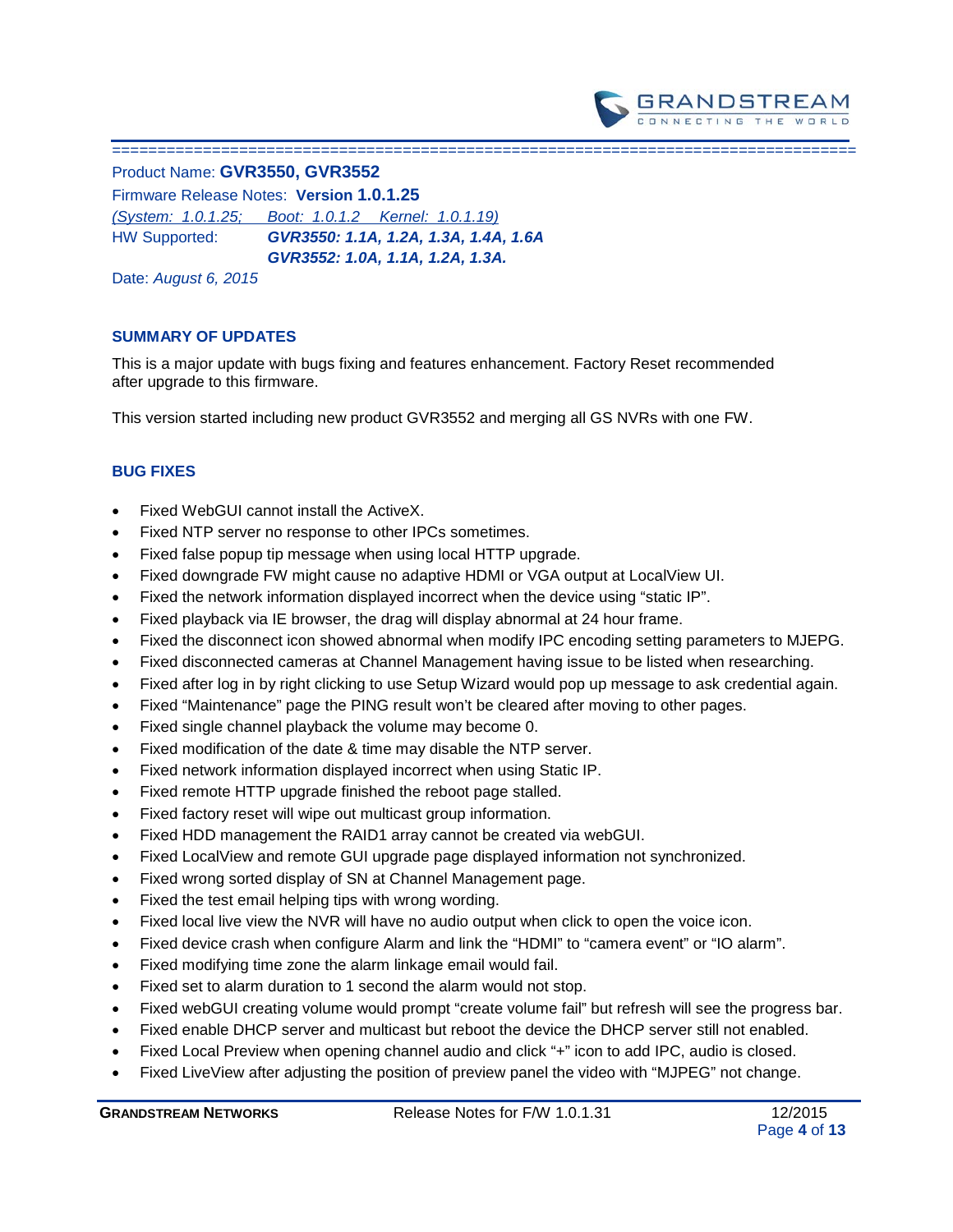

- Fixed the device cannot read multiple HDDs at ESATA interface.
- Fixed in the email sending out the IP address of the equipment will show "none".
- Fixed alarm snapshot when sending out via email the time stamp is not correct.
- Fixed the file name with the time when alarm snapshot taken is not synchronized with system time.
- Fixed disable all beeps function will not work reliably at LocalView GUI.
- Fixed Quick Configuration completed the device will switch to 16 window and reboot.
- Fixed firmware downgrade to V1.0.1.17 or before will screw up the password.
- Fixed when manual upgrade with wrong file then the manual upgrade will always fail.
- Fixed when one of the HDD taken out the HDD management still shows it in the array.
- Fixed set time button failure at Backup
- Fixed Playback the video progress bar displayed is not accurate with the time.
- Fixed GVR3552 the fan always running.
- Fixed Search function at GSurf\_Pro V2 will not find GVR355x.
- Fixed reset a channel alias will least to reset all aliases.
- Fixed Channel Management when changing from Grandstream to ONVIF the port will not add 8000.
- Fixed the login webpage display unaligned with IE8/IE9.
- Fixed Mail Server configuration error but test email still shows successful.
- Fixed when adding to max. 31 local users, the web and local GUI got screwed and not display correctly.
- Fixed the device may fall into reboot loop when adding an empty HDD.
- Fixed using UPnP mapping address to access the device the webGUI language may be wrong.
- Fixed device would crash if playing back 4 channels with more than 1080p resolution.
- Fixed when playback resource is not enough white screen is displayed when switched to full screen.
- Fixed at LocalView when change the channel the IPC audio channel will not close.
- Fixed time adjustment parameters will not get saved after reboot will lost all the changed setting.
- Fixed device not support ONVIF cameras with resolution more than 1080p.
- Fixed the video cannot be previewed when there are more than 2% packet loss.
- Fixed the video may pause when playback video with resolution more than 1080p.
- Fixed the issue that DHCP server and NTP server cannot be used.
- Fixed Channel may disappear at Local View Control.
- Fixed at remote WebGUI playback the abnormal display when switching from single to four screens.
- Fixed GVR3550 cannot disable the full day schedule.
- Fixed audio bar grayed out when switching between single and four split screen playback.
- Fixed hot unplug USB interface will cause the WebGUI side stop control of the port.
- Fixed manually local upload file to upgrade the device will stall and manual reboot required.
- Fixed the EPTZ cannot be closed when switch to PTZ playback and exit.
- Fixed invalid PPPoE would generate error in the interface.
- Fixed the device will crash when  $1<sup>st</sup>$  stream of the IPC is configured MJPEG.
- Fixed IP cameras not using default port 80 cannot be added.
- Fixed adding IPCs at Local and Remote at the same time will confuse the screw up the device.
- Fixed the GUI interface frozen when import local configuration file.
- Fixed the HTTP/HTTPS port can be configured to "0".
- Fixed QR Code still use default password even the administrator password changed.
- Fixed abnormal pause when playback the recorded videos.
- Fixed playback screen messed up when playing one frame at a time, rewind then play and repeat.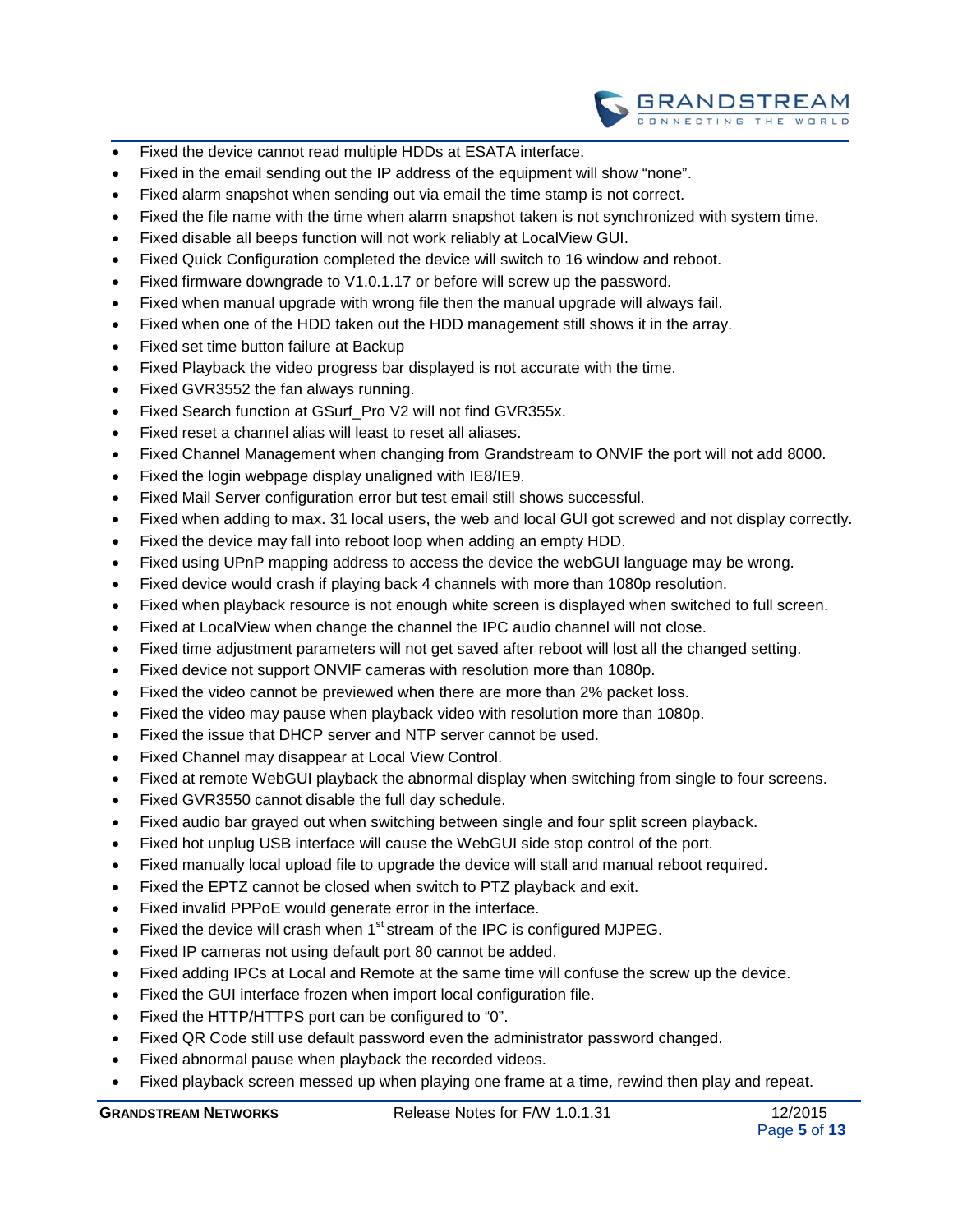

- Improved setup wizard by adding "Quick Setup" procedures.
- Added option of PlayBack Search via specific time at hour and minute.
- Support adding cameras via domain name.
- Added option to select PlayBack at LocalView UI by right click the mouse.
- Aligned the web display layout of Network Security setting.
- Added feature to remind new FW upgrade when configured and enabled.
- Revised wording of HDD info to "Left Time to Record".
- Added hints when creating the array of HDDs.
- Added system warning when log in with default password.
- Added deleting previous page cache from old version of plugin and update the page.
- Added Open Door feature when binding with Grandstream IP Cameras with latest firmware.
- Allowing IP Camera 1<sup>st</sup> steam recorded with H.264,  $2^{nd}$  stream using MJPEG for remote view without popping error at NVR but not displayed at NVR due to MJPEG not supported.
- Added ability to import format incorrect configuration file.
- Added warning before creating new petition and formatting the HDDs.
- Added prompt message when no more HDD space available for recording.
- Revised wrong tip wording when the HDD is empty.
- Revised the VLAN tooltips language wording.
- Remark added when selecting unsupported video code and resolution.
- Added prevention to avoid HDDs be deleted when under recording mode.
- Enhance the mail setting by allow max. 20 for name and 40 for subject in characters.

### **KNOWN ISSUES**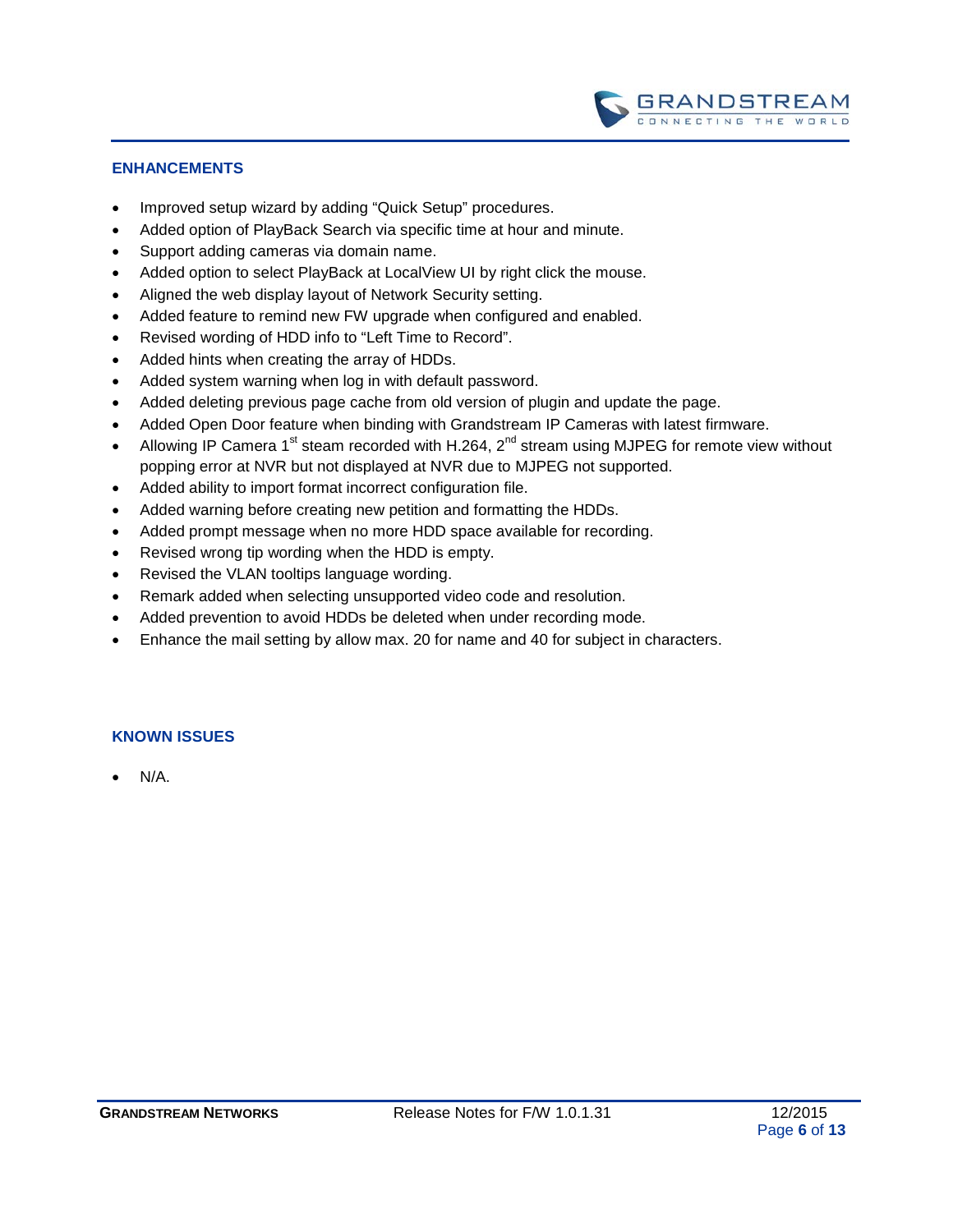

Product Name: **GVR3550 Network Video Recorder (NVR)** Firmware Release Notes: **Version 1.0.1.14** *(System: 1.0.1.14; Boot: 1.0.1.0 Kernel: 1.0.1.10)* HW Supported: 1.1A, 1.2A, 1.3A, 1.4A, 1.6A

Date: *May 1st, 2015*

## **SUMMARY OF UPDATES**

===============================

The main purpose of this release is bug fixes and additional feature implementation.

- Fixed volume can be deleted w/o stopped first while it under recording.
- Fixed 16TB not supported as one RAID0 volume when four 4TB HDDs composed.
- Fixed abnormal preview display when prompt of "IP Conflict" and "HDD Error" alarm and beeping.
- Fixed PPPoE user name and password exceed max. allowed number would crash the system.
- Fixed DDNS type not match with the one taking effect.
- Fixed "IPC IO" alarm message not distinguished at Channel Management.
- Fixed failure to play live view stream remotely via webGUI.
- Fixed the Plug-in memory leak when opening recorded files via Web.
- Fixed using different frame rate to record the downloaded file playing back at computer is abnormal.
- Fixed at DHCP mode enable/disable VLAN setting may unexpectedly crash the system.
- Fixed time may display at abnormal position when set the time display location then power-off and then restart the system.
- Fixed mounted two USB device, un-mount one and then re-mount one may cause incorrect display.
- Fixed no hint will be provided at Channel Management when opening voice function for unsupported IPC.
- Fixed last two video may not be locked if choosing lock all videos.
- Fixed not be able to add ONVIF compatible cameras.
- Fixed import correct configuration file may prompt error on the webGUI.
- If NTP server set to NULL the default address would be used after reboot.
- Fixed same IP address maybe used when adding IPC and adding Encoder/DVS.
- Fixed at playback mode video will delay to play when lots of video files exist.
- Fixed Channel Alias not update after rebooting without login.
- Fixed if username of IPC with 20 or more Chinese characters would fail IPC connection via ONVIF.
- Fixed Live View with 2Mbps stream via DVS would cause frequently disconnection when preview video.
- Fixed fail to get GXV3611IR\_HD coding parameters at Channel Management.
- Fixed DVS username and password cannot be modified when added via Channel Management.
- Fixed by switching Grandsteam IPC to ONVIF, port will not automatically add 8000.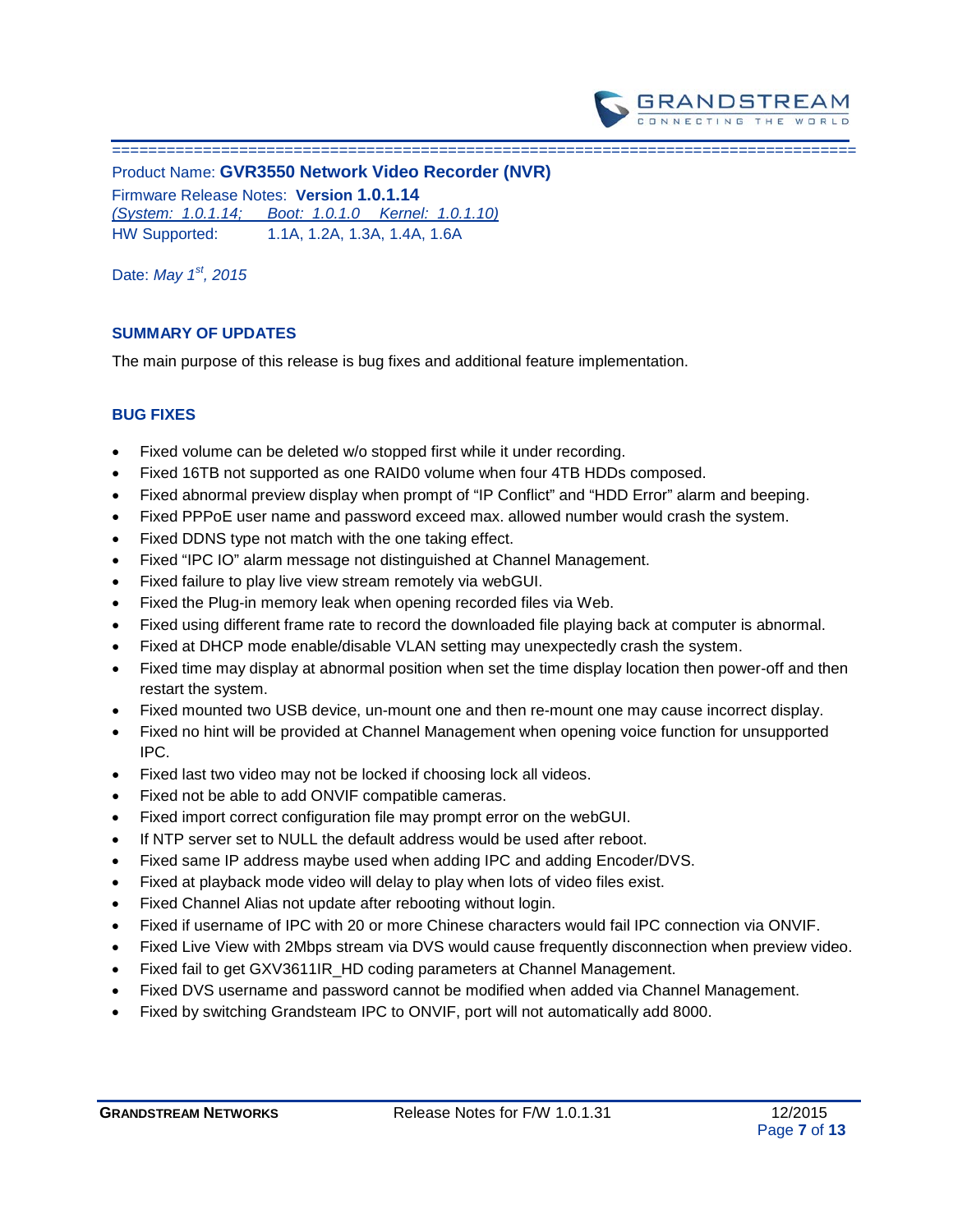

- Local GUI will pop up the tips when search system log.
- Reset the I-frame interval to empty when connecting IPC via ONVIF or video codec using MJPEG.
- Enhanced full screen view using primary stream automatically.
- Improved the unreasonable "Region Config" mechanism.

#### **KNOWN ISSUES**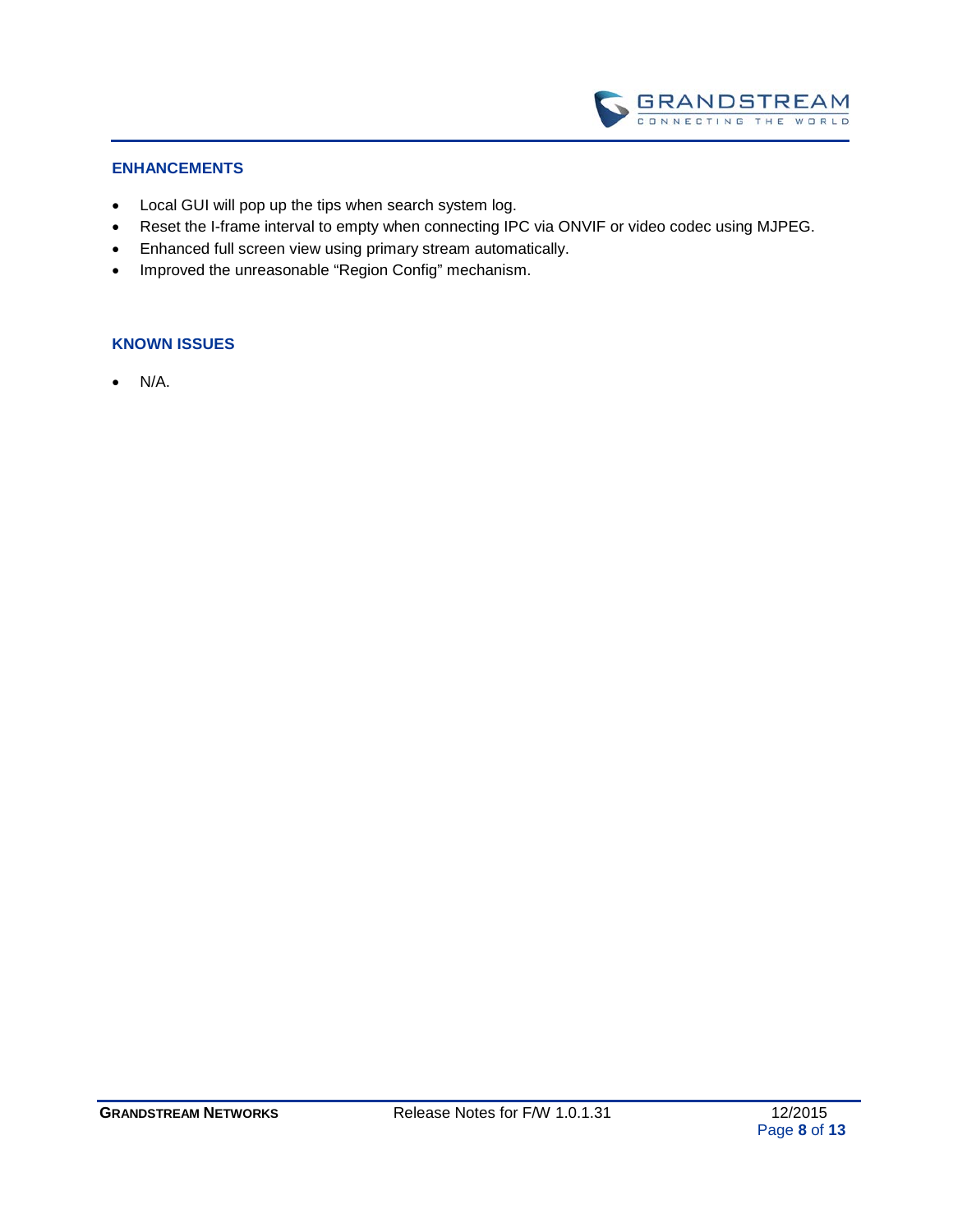

================================================================================== Product Name: **GVR3550 Network Video Recorder (NVR)** Firmware Release Notes: **Version 1.0.1.10** *(System: 1.0.1.10; Boot: 1.0.1.0 Kernel: 1.0.1.8)* HW Supported: 1.1A, 1.2A, 1.3A, 1.4A, 1.6A

Date: *March 11, 2015*

### **SUMMARY OF UPDATES**

This is a major update with bugs fixing and features enhancement. Factory Reset recommended if any abnormal observed after upgrade.

- Fixed system may crash when click the "save" button on the NTP server interface.
- Fixed "Channel Config" connecting via ONVIF, the video codec cannot switch from MJPEG to H.264
- Fixed "Local View" to uninstall USB the function failed.
- Fixed "Camera Management" clicking the check box the number of cameras sorted may not change, and the warning prompt of "Delete All" may not popup.
- Fixed when check the Open VPN ports, device cannot display real-time status of sending/receiving.
- Fixed the NVR still shows port 80 even if the IP camera not using port 80; also in the webGUI no limitation for port number configuration.
- Fixed remotely modify Date and Time the NVR might crash.
- Fixed ONVIF connecting camera and modifying I frame the GUI might crash.
- Fixed Playback when querying the date w/o a label the prompt will not pop up.
- Fixed schedule with overlap time can still be saved.
- Fixed delete "User" in the middle of the user list will generate displaying error for next users.
- Fixed remote HTTP firmware upgrade, reboot will make the NVR behave abnormal.
- Fixed adding new schedule will disable the holiday schedule.
- Fixed modify configuration of camera via webGUI while ONVIF also connected to same camera the device will pop error message "Operation Fail".
- Fixed switching Playback between 4 screens and 1 screen multiple times might abnormal the Playback.
- Fixed enable buzz beeping would affect cursor and remote control operation.
- Fixed Replay recorded video the OSD time jumping and video frozen issue.
- Fixed memory leaking, preview abnormal after doing batch Add and Delete cameras multiple times.
- Fixed some channels may disconnect when all 24 channels at web remote preview.
- Fixed wrong icon used when detecting the IP Camera firmware version returns NULL.
- Fixed 2<sup>nd</sup> stream cannot switch from H.264 to MJEPG at Channel Management from WebGUI.
- Fixed real-time preview of primary stream could crash the browser.
- Fixed EPTZ will use 1280 \* 960 resolution via remote WebGUI
- Fixed lost audio when manipulating the audio volume.
- Fixed "Live View" right-click to switch steaming type sometimes not pop up.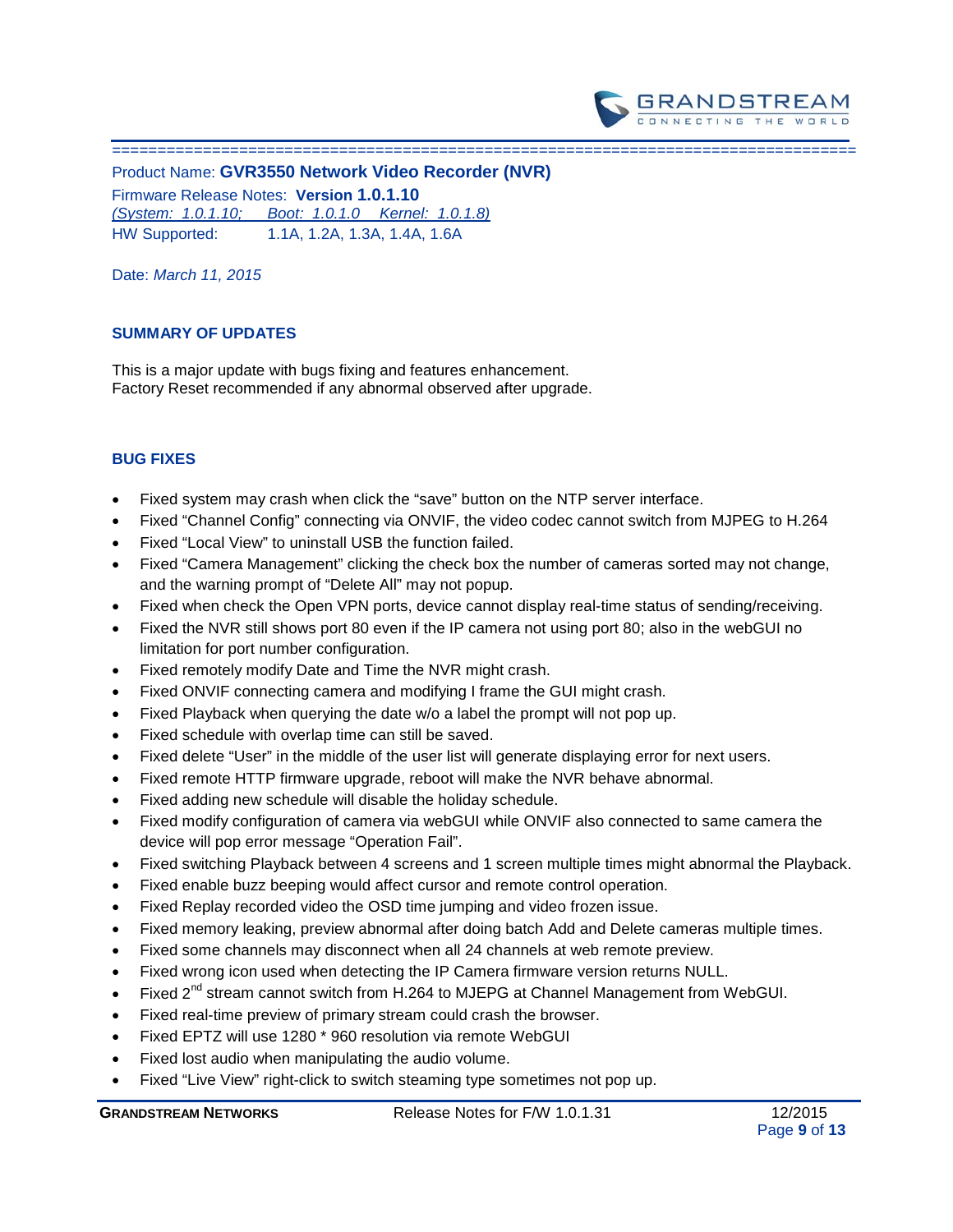

- Fixed video backup process might be failure.
- Fixed local and web displaying the HDMI frequency with resolution as 480p typo.
- Fixed VLAN tag and priority value input have some problems.
- Fixed web live view the TCP/UDP mode switching is invalid.
- Fixed Alarm Email delivery time is not correct.
- Fixed factory reset to retain network data but network security setting got cleared.
- Fixed when unsupported MJPEG video codec used the "Encoding Config" page displayed different value between Local and WebGUI. And set video codec to MJPEG would fail.
- Fixed original and result backup files with different package file size.
- Fixed when revised the HTTP port, switching to HTTPS fail to use the default port.
- Fixed the process would be frozen w/o prompt when unplug the USB disk during the export/downing file from HDD to USB.
- Fixed the video backup process would fail if the MIPs overflowed.
- Fixed GUI staled after Alarm I/O alarming for long period of time.
- Fixed Import and Export configuration file would fail on WebGUI.
- Fixed incorrect firmware server path via TFTP would lead the process fall into loop.
- Fixed after finishing playback the cursor not back to zero.
- Fixed MJPEG will not show red (unsupported) when connected via ONVIF.
- Fixed holiday details will displayed incorrectly when disable the Holiday Mode.
- Fixed video clips and backup video using the same path to save.
- Fixed primary stream using MJPEG the  $2<sup>nd</sup>$  stream codec will also display error on webGUI.
- Fixed multi-language switching will fail at webGUI.
- Fixed using 802.1x the device will not get IP by failing device authentication.
- Fixed manually add IP Camera on webGUI the default value failed to update.
- Fixed webGUI Live View the frame jumping and ghosting image issue.
- Fixed video quality issue during Replay.
- Fixed no audio issue when webGUI Live View with remote recording with primary stream.
- Fixed Record Replay doing one frame FF/FB operation the playing index jumping error.
- Fixed frame rate interval not matching would cause FF/FB speed different (8x, 16x speed).
- Fixed multiple computers remote previewing same channel over TCP would fail.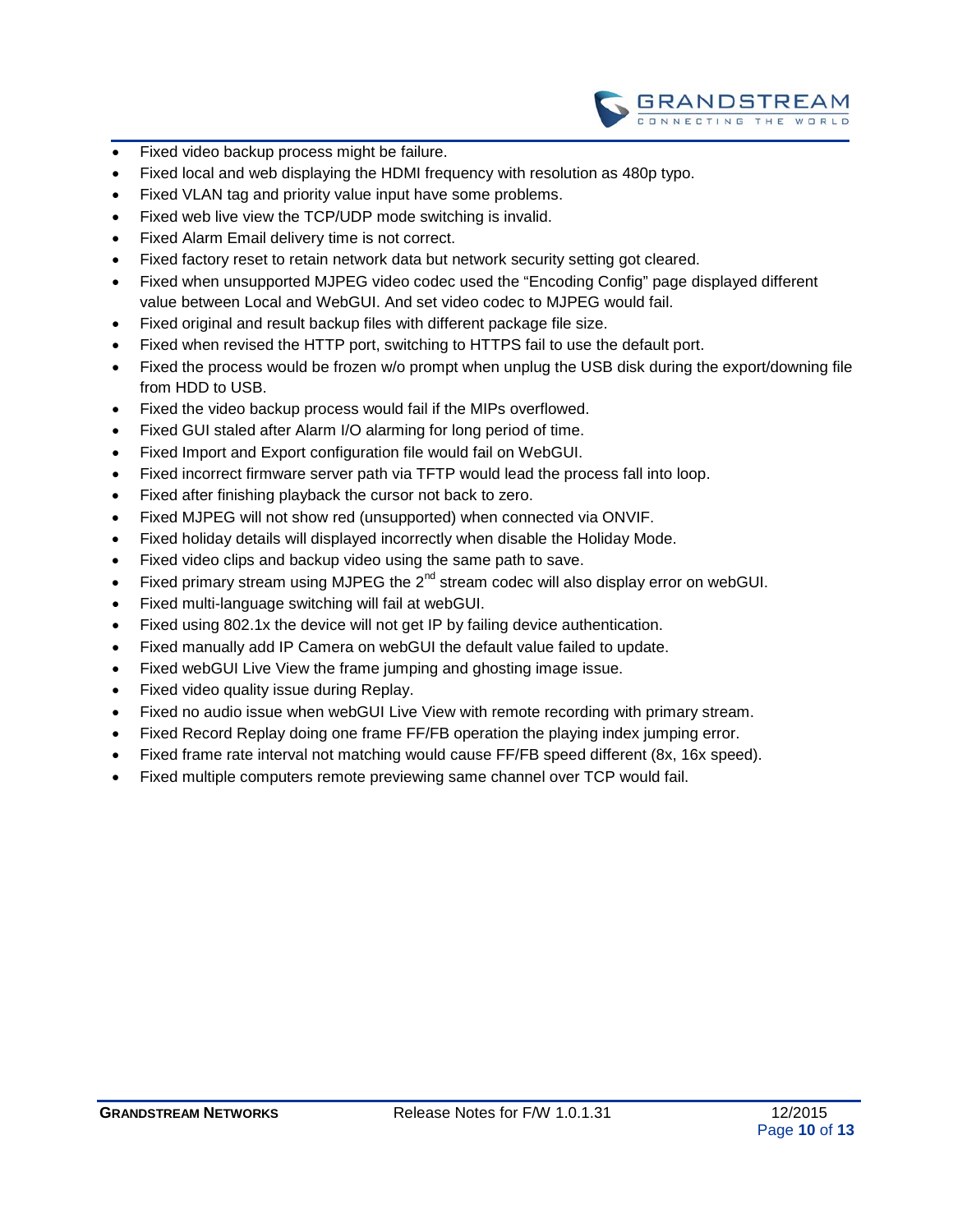

- Improved system performance.
- Added GXV3504 support, the GXV3504 4 channels treated as 4 cameras.
- Added RTSP session interval via remote web access.
- Added "All Day" event schedule support.
- Added manually turn "Off/On" the beeping by press "<" and ">" button simultaneously at front panel. Also added local GUI right click support to turn "Off/On" the beeping when alarm happened.
- Added support of  $3<sup>rd</sup>$  party remote controller.
- Added prompt warning when trying to delete all presets.
- Added prompt warning when detecting interface configuration confliction.
- Added prompt warning when failing to decode 4 channel FHD video.
- Added prompt warning when remain storage is not enough.

#### **KNOWN ISSUES**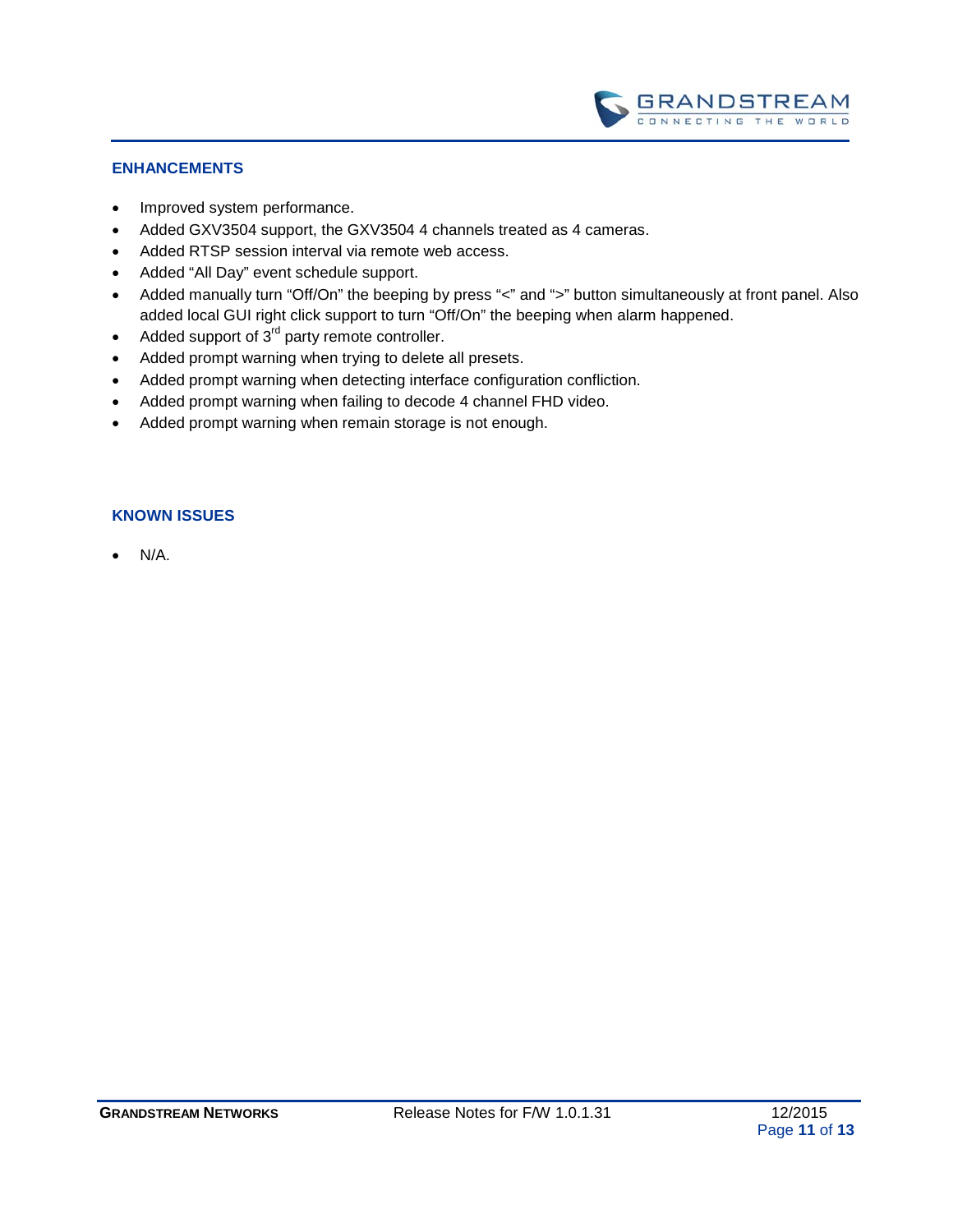

Product Name: **GVR3550 Network Video Recorder** Firmware Release Notes: **Version 1.0.0.72** *(System: 1.0.0.72; Boot: 1.0.0.5 Kernel: 1.0.0.47)* HW Supported: 1.1A, 1.2A, 1.3A, 1.4A, 1.6A

Date: *November 21, 2014*

==================================================================================

## **SUMMARY OF UPDATES**

This is a major update with bugs fixing and features enhancement since initial public release.

#### **BUG FIXES**

- Fixed remote browser access the plugin crashing issue at Window 7 and Windows 8.
- Fixed preview failed when connecting PPPoE directly.
- Fixed FQDN or IP address of UPnP remote access will fail after running long time.
- Fixed backup video from GXV3611\_HD cannot be replayed.
- Fixed issues with some DDNS providers.
- Fixed the device non-response if the DHCP server changed configuration.
- Fixed GUI crashing when fast switching the preview panel
- Fixed device will crash when using ONVIF protocol connecting IP camera.
- Fixed the probably kernel crashing issue when frequently fast reconnecting web preview.
- Fixed part of the channels will show black screen if not closing the preview icon.
- Fixed the profile error when using remote access to export the configuration.
- Fixed in SSH mode set HTTP/TFTP upgrade the process will fail.
- Fixed holiday schedule configuration the different edit boxes overlay.
- Fixed playback using name tag query will fail.
- Fixed camera management codec cannot be changed from H.264 to MJPEG via ONVIF.
- Fixed local encoding configuration interface some issues with channel management.
- Fixed factory reset will change the recording time.
- Fixed synchronization IP camera time is abnormal.
- Fixed patrol mode will sometime automatic stop and system will crash.

#### **ENHANCEMENTS**

- Improved remote preview performance at some bad network environment.
- Improved RTSP reconnecting timer from 30 seconds to maximum 5 minutes.
- Added HDD POST checking timer to increase stability.
- Added DHCP used then the IP address will be checked for validation.
- Improved Alarm Status Interface.
- Added NAT support.
- Blocked MJPEG configuration at Encoding Configuration because it is not supported.
- Enhanced performance and added limitation and recommendation to certain scene.

### **KNOWN ISSUES**

IE10 preview with more than 13 display panel the replay, channel layout out of order.